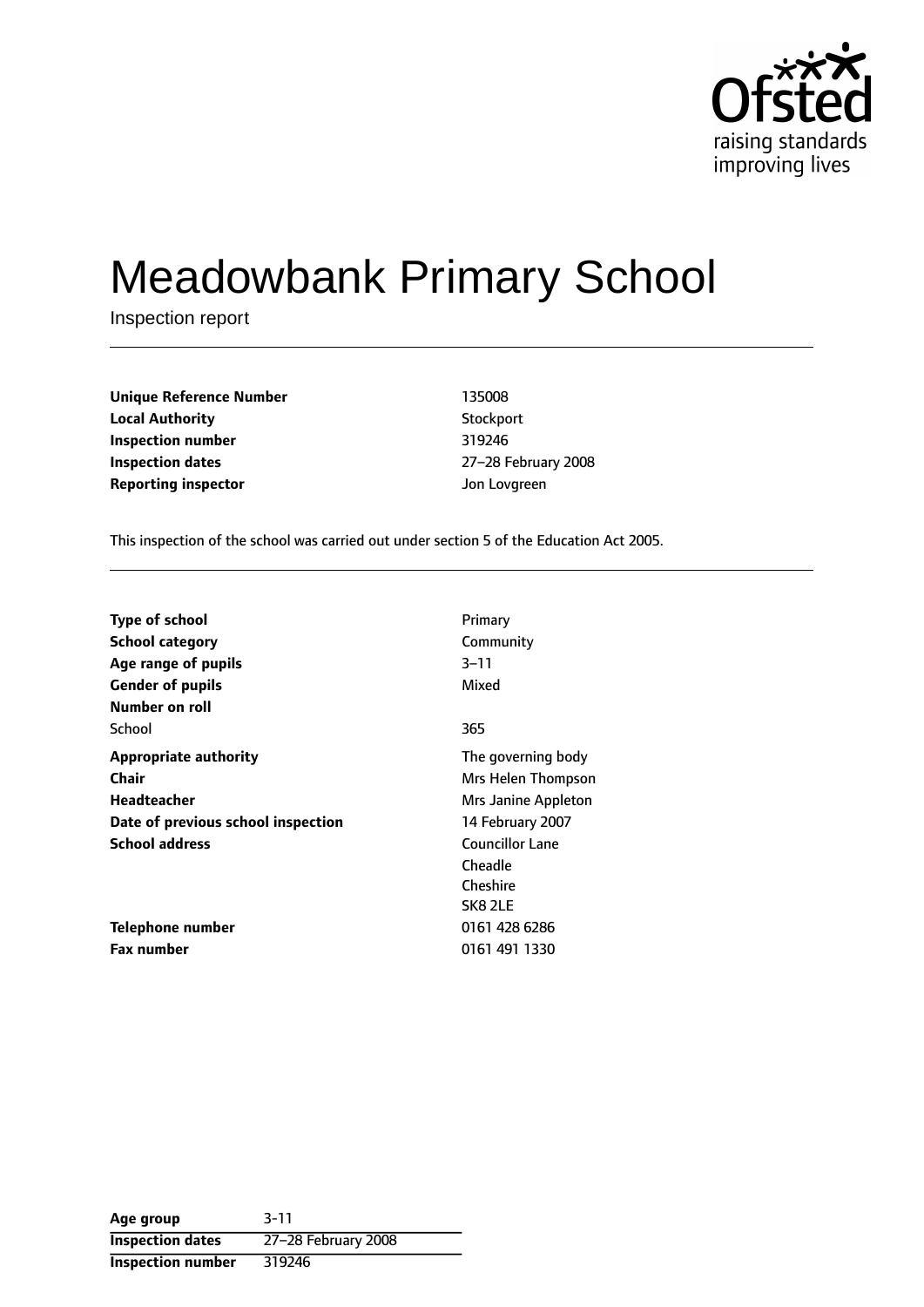.

© Crown copyright 2008

#### Website: www.ofsted.gov.uk

This document may be reproduced in whole or in part for non-commercial educational purposes, provided that the information quoted is reproduced without adaptation and the source and date of publication are stated.

Further copies of this report are obtainable from the school. Under the Education Act 2005, the school must provide a copy of this report free of charge to certain categories of people. A charge not exceeding the full cost of reproduction may be made for any other copies supplied.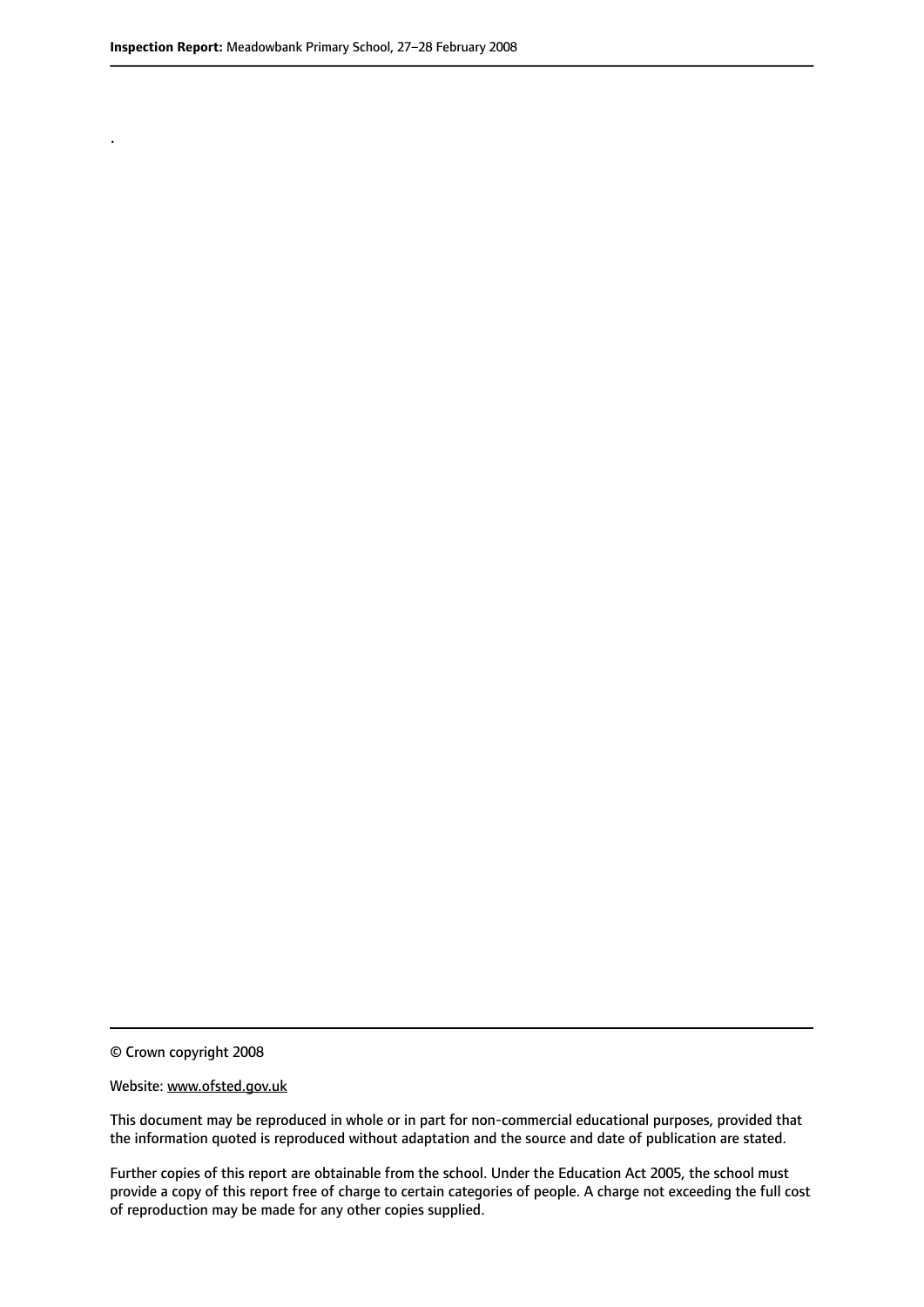# **Introduction**

The school was inspected by three Additional Inspectors.

## **Description of the school**

This larger than average primary school was formed in September 2005, by an amalgamation of two other schools. There are more boys than girls on roll. The school makes specialist provision for over 20 pupils with a wide range of learning difficulties and/or disabilities so the proportion of pupils with statements of special educational need is much higher than usually found. The vast majority of pupils are White British. Free school meal uptake matchesthe national average. The school has a Healthy School Award, Extended School status and has an Activemark for its work in sport.

## **Key for inspection grades**

| Grade 1 | Outstanding  |
|---------|--------------|
| Grade 2 | Good         |
| Grade 3 | Satisfactory |
| Grade 4 | Inadequate   |
|         |              |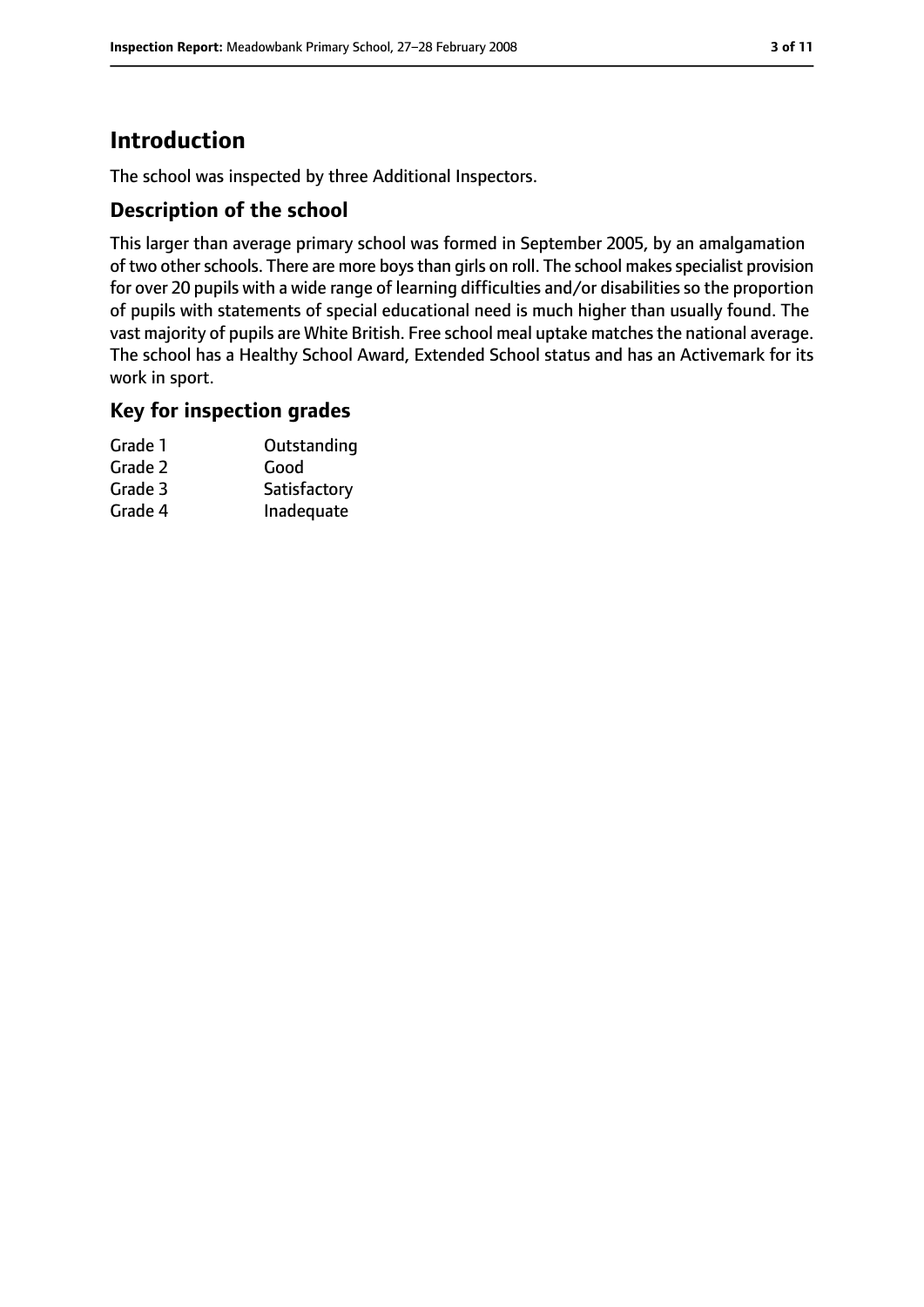# **Overall effectiveness of the school**

#### **Grade: 3**

This is a satisfactory and improving school, which has responded well to the last inspection report. The issues for improvement raised twelve months ago have been tackled with energy, determination and success. In accordance with section 13 (5) of the Education Act 2005, HMCI is of the opinion that the school no longer requires significant improvement.

The headteacher has provided strong and clear leadership to bring the school through a period of change and staffing turbulence. A focus on gaining higher results and tackling underachievement has been successful. Teaching that is not good enough has rightly been challenged and more interesting teaching encouraged. Senior leaders are aware that this phase of the school's journey has been successfully completed and is now focused on quickening pupil progress Systems for checking the school at work and planning for improvement are effective. They are, however, at present too detailed to help target and focus school improvement. The school recognises that teaching and learning improve best where staff are given clear prioritiesto focus on in a supportive encouraging environment. Parents are confident that the school is improving and many appreciate initiatives like coffee mornings and parents' events to get them involved. However, some rightly still feel that the school adopts a rather remote stance on some issues.

Standards have risen in both key stages, though the rate at which boys are making progress in Key Stage 2 has not kept pace with that of girls. The improvement has come about because both teachers and pupils have a clearer idea about what standards can be reached. Teachers are using this knowledge to plan more interesting and appropriate lessons. Pupils have a better idea of how to make progress in their work because teachers give specific comment on what has been done well and what could be improved. Pupils are enjoying school more because of this feedback and they are responding well to the wider range of lesson activities on offer and the increased opportunities to talk work through. However, when expected to get on with written work on their own, too few make a full effort to concentrate on the task in hand and get on quickly. This is especially the case with older boys because teachers do not give clear enough guidance about how to work with focus and urgency. Behaviour outside of lessons has improved and is now satisfactory.

The curriculum has been improved, notably so in science, but a stress on making sure that subjects are covered has resulted in a rather unimaginative approach to planning. Topics which link curriculum areas are too rare so that pupils get too few opportunities to transfer what has been learned into a new setting. The result is some learning which is too predictable and insufficiently stimulating. A significant improvement has been to fully include pupils from the specialist provision in Key Stage 2 lessons. This has been a benefit to the social development of all pupils. It has been a big factor in enabling pupils from the specialist provision to make the same progress as their classmates, thanks to the way teachers plan for them and the good quality of support they usually get from key workers and other support staff. Systems for looking after pupils are secure and pupils feel cared for as a result. The stress on academic success, however, has sometimes given the incorrect impression to families that the school values test results more than pupils' achievement and personal development. The school is in good spirit and the new management team is keen to get things moving. The continuing guidance of the local authority and the increasingly effective support of the governing body are other factors that bolster the school's capacity to improve further. Value for money is now satisfactory.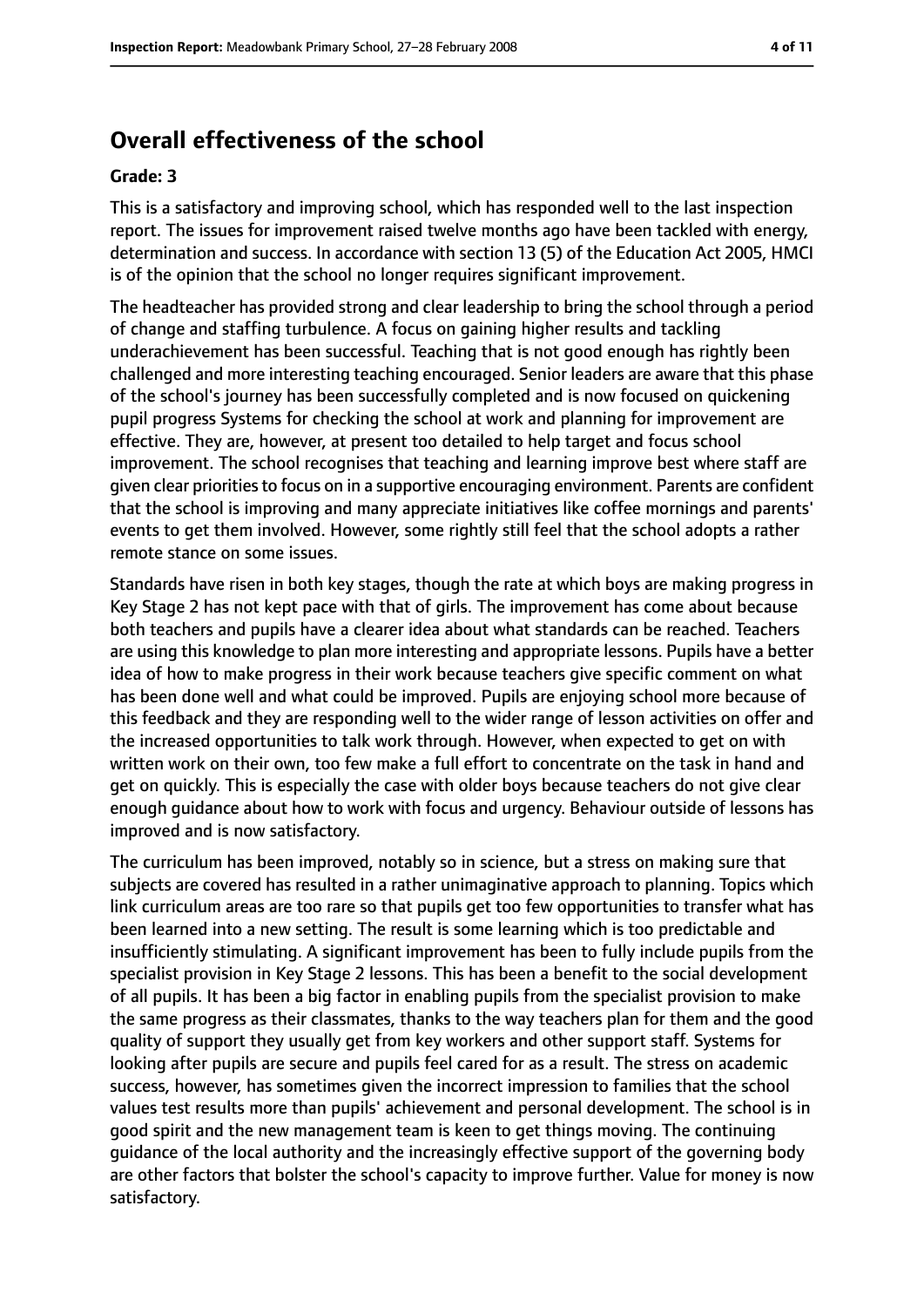# **Effectiveness of the Foundation Stage**

#### **Grade: 2**

Children's skills on entry to the Nursery vary widely but, overall, they are below those expected for their age. Very good induction procedures ensure that children settle quickly into school routines. They make good progress in both Nursery and Reception classes in all areas of learning because of good, and sometimes outstanding, teaching. Provision for learning outdoors is good, though it is used better in the Nursery than in Reception. Children learn to get on with each other really well because of the good quality of care they get in the bright and attractive learning environment. They grow in confidence and begin to show independence because success is praised and effort rewarded. They are really keen to work, responding well to the wide range of practical activities that engage their interest. Behaviour is good. Planning and assessment systems ensure very effective links between Nursery and Reception: they are thorough so that tasks are well matched to what individual children need. Leadership and management are very effective. Teachers and support assistants work well together.

# **What the school should do to improve further**

- Accelerate the rate of boys' progress in Years 3 to 6.
- Improve the curriculum so that pupils get more stimulating chances to explore and apply their knowledge and understanding.
- Make sure that teachers build on and use pupils' positive attitudes by getting them to think more deeply and be more enthusiastic about putting pen to paper.
- Simplify improvement planning and how school progress is checked so that teachers and managers are clearer about exact priorities and how they will be met.

A small proportion of schools whose overall effectiveness is judged satisfactory but which have areas of underperformance will receive a monitoring visit by an Ofsted inspector before their next Section 5 inspection.

# **Achievement and standards**

### **Grade: 3**

The standards pupils reach by the time they leave school have improved since the last inspection. They now match the national average and achievement is satisfactory. By the end of Key Stage 1 standards are average for both boys and girls. In 2007 both did better in reading and writing than in mathematics, where results were weaker at the higher levels. The progress pupils make in Key Stage 2, an area of concern at the time of the last inspection, has improved. Results from the 2007 national tests show all groups of pupils to have made satisfactory progress, although girls did better than boys. Standards in English and science improved to match those in mathematics, though the proportion of pupils gaining Level 5 in science was lower than expected. This greater consistency reflects the concerted effort the school has made to tackle underachievement. Pupils made better progress than previously from their standards in Year 2 because teachers were more alert to the range of ability within classes. Whilst pupils with learning difficulties and/or disabilities made satisfactory progress, those with statements of special educational need did less well because they had too often been withdrawn from lessons for support. The school's detailed tracking data shows that the progress of pupils currently in the school is satisfactory and accelerating, though the latter is more the case with girls. Pupils from the specialist provision, now fully welcomed and well supported in lessons, are also making satisfactory progress.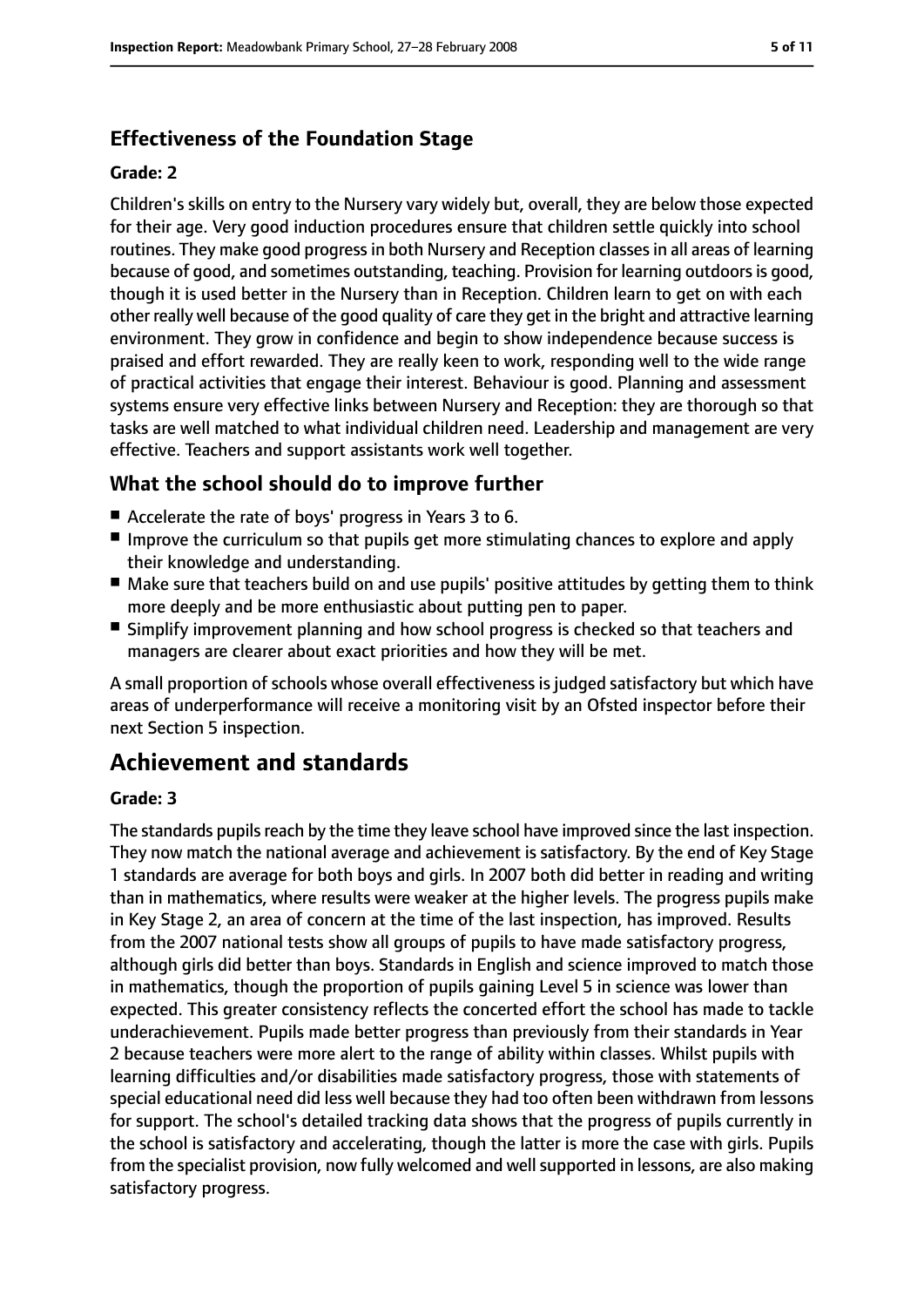# **Personal development and well-being**

#### **Grade: 3**

Pupils' spiritual, moral, social and cultural development is satisfactory. They enjoy being at school and appreciate how it has improved over recent months. They comment that science lessons are now, 'so interesting' and that there are, 'fewer silly people' who interrupt activities. Pupils' satisfactory behaviour and awareness of how to stay safe mean that break-times and lessons run smoothly. Play-time buddies look out for those who are feeling lonely or upset and also guide the younger children in lunch-time games. Pupils happily take on responsibilities, such as leading the energetic 'Wake up, shake up!' early morning exercise sessions. School council members operate the healthy snack shop, but do not yet use their numeracy skills to tally up the takings or consider whether or not it is running at a profit or loss. Pupils are welcoming and polite to visitors and generally form good relationships with each other. They accept others' differences, for example, willingly including pupils with specialist learning needs in all activities. They have a clear understanding of right and wrong and are beginning to develop an appreciation of other cultures and ways of living. Some speak vividly about tasting Fairtrade chocolate from Ghana and how their choices can impact on others. Attendance is average. Satisfactory development of basic skills prepares pupils suitably for the next stage of their education.

# **Quality of provision**

# **Teaching and learning**

#### **Grade: 3**

Pupils and parents both comment positively about the way that lessons have become much more enjoyable over the past year. Teachers now use a good range of methods and activities to engage pupils' interest and cater for different ways of learning. Year 1 pupils have plenty of opportunity to experiment both inside the building and out, for instance, with balls, cars, quoits and lightweight fabric when investigating 'pushing and pulling'. Year 5 pupils made good use of music and visual stimuli to help them create settings for a play. Teaching assistants provide useful support throughout the school. Teachers give clear explanations, use interactive whiteboards effectively and generally manage behaviour well, although some classrooms are quite noisy. They use good questioning to establish pupils' knowledge of facts but most do not probe sufficiently to extend pupils' thinking skills. Group work is well organised but teachers do not always make sure that all pupils, particularly boys, are actually working as hard as they could or getting their ideas down on paper. However, they do provide helpful comments for pupils about how to improve their work and use assessment information satisfactorily to adapt their plans to cater for pupils' different abilities.

# **Curriculum and other activities**

#### **Grade: 3**

The curriculum has been improved since the last inspection and issues have been successfully addressed. Teachers have been successful in preparing a science course that is more interesting because of more practical work and investigations. Pupilsregistered with the specialist provision follow the full curriculum alongside other pupils in all years, but still benefit from appropriate additional support. The school has used 'Golden Time' to introduce pupils to language taster sessions in French, Spanish and Chinese. A satisfactory range of visits, for example, to an owl sanctuary for younger pupils or to Chester to study the Romans for pupils in Key Stage 2,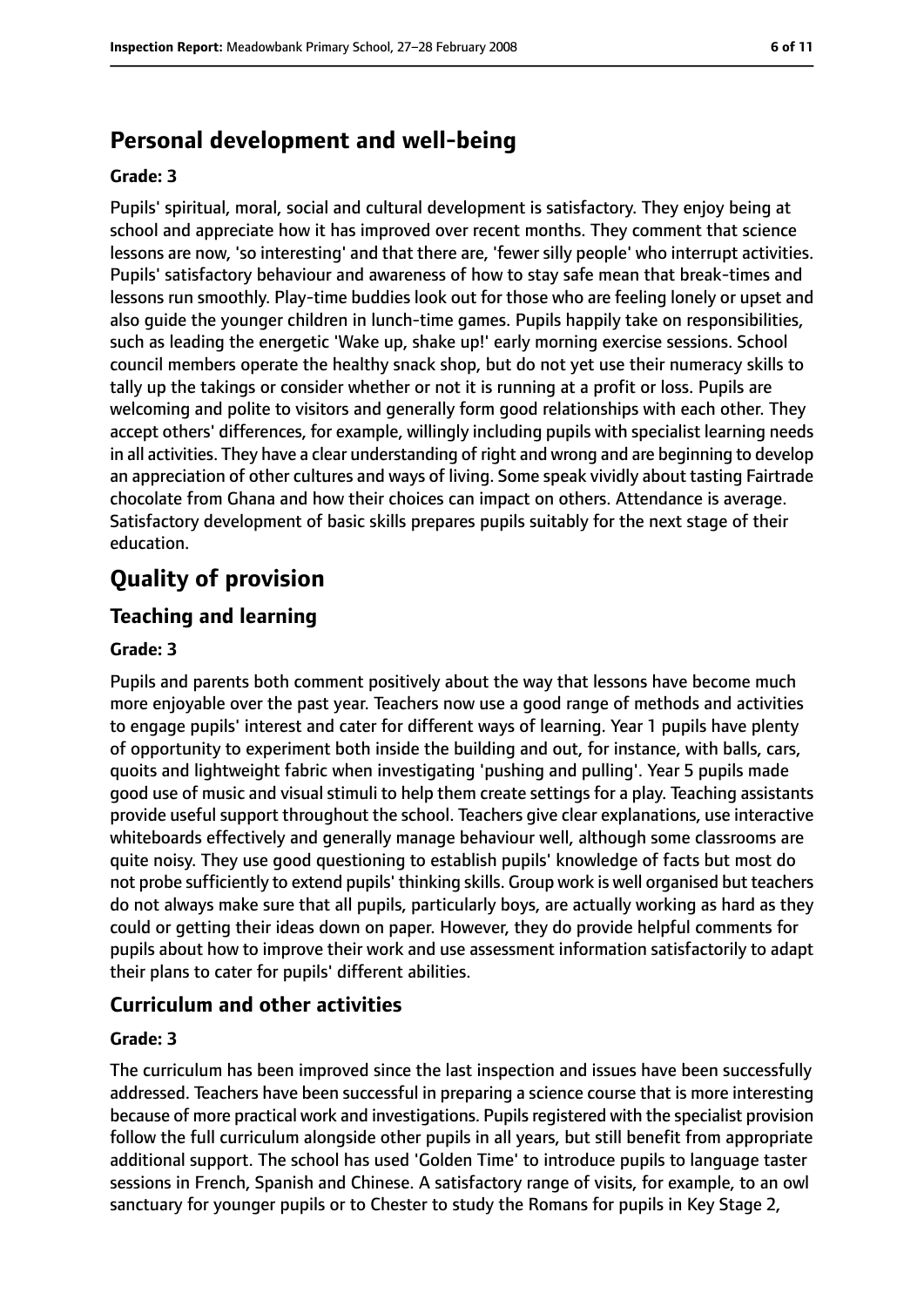enriches pupils' understanding and interest. A wider range of sporting activities is helping pupils to see that health and fun go together. However, whilst curriculum planning has encouraged a balance of experiences, it has not done enough to stimulate curiosity or excite pupils. They show limited understanding of links between subjects and rarely get the opportunity to apply skills learned in one area to a new situation.

#### **Care, guidance and support**

#### **Grade: 3**

Pupils feel safe in school and say that they have someone to turn to if they have worries. However, the older pupils also say that, although staff listen to them, they, 'often have something more important to do first', before trying to resolve difficulties. A clear system of choices and consequences, combined with useful specific support for individuals, has proved effective. It has helped the small number who find self-discipline difficult to improve their behaviour. Systems are in place to promote child protection, health and safety. Good arrangements help to ease pupils' transition into school and on to secondary school. Staff and outside specialists work together closely to diagnose the individual needs of those that have learning difficulties and/or disabilities, to develop strategies to support them and to monitor their progress. Some provision to promote their literacy and numeracy skills is of good quality but this is not yet the case throughout the school. One area in which the school has moved forward really well is in the guidance for pupils about how to improve their work. From the youngest upwards they have opportunities to evaluate their own and others' work and are very aware of their individual targets.

# **Leadership and management**

#### **Grade: 3**

The school has successfully come through a period of considerable challenge and change. The headteacher has worked tirelessly to make sure that direction is clear, expectations understood and progress carefully checked. This has ensured good progress in tackling the issues from the last inspection. New management teams are willing and able to accept their part in helping the school to improve further. However, some are temporary and others inexperienced so that their impact thus far has been limited. Systems to check how well the school is doing are regular and thorough but managers are not yet adept enough at drawing precise conclusions about where future efforts are best targeted. Development plans are very detailed but lack sharp, clearly expressed priorities. As a result teachers are not always clear enough about exactly where improvement is needed, nor sufficiently confident about how this can best be achieved. However, there is a sense of teamwork and shared responsibility, which is becoming apparent to all who work in the school. Teachers are more confident and consistent in their everyday work in the classroom as a result. The local authority has given sensitive and wise support and guidance, which has been appreciated and well used by school managers. The governing body has a good understanding of the school's work and has the insight to ask the sort of questions which will help it move forward further. The monthly meetings of a progress monitoring group have helped to keep up the pace of improvement.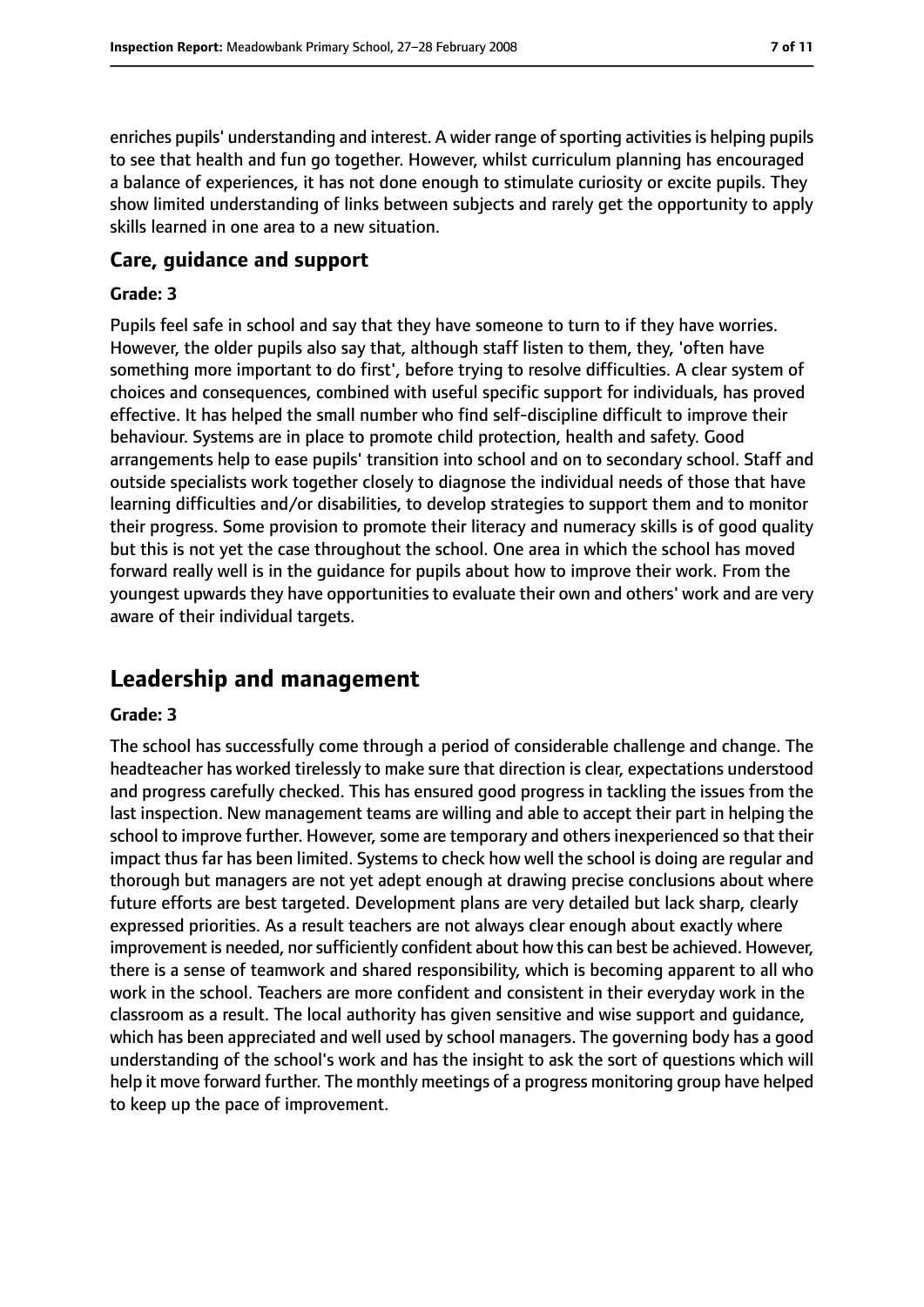**Any complaints about the inspection or the report should be made following the procedures set out in the guidance 'Complaints about school inspection', which is available from Ofsted's website: www.ofsted.gov.uk.**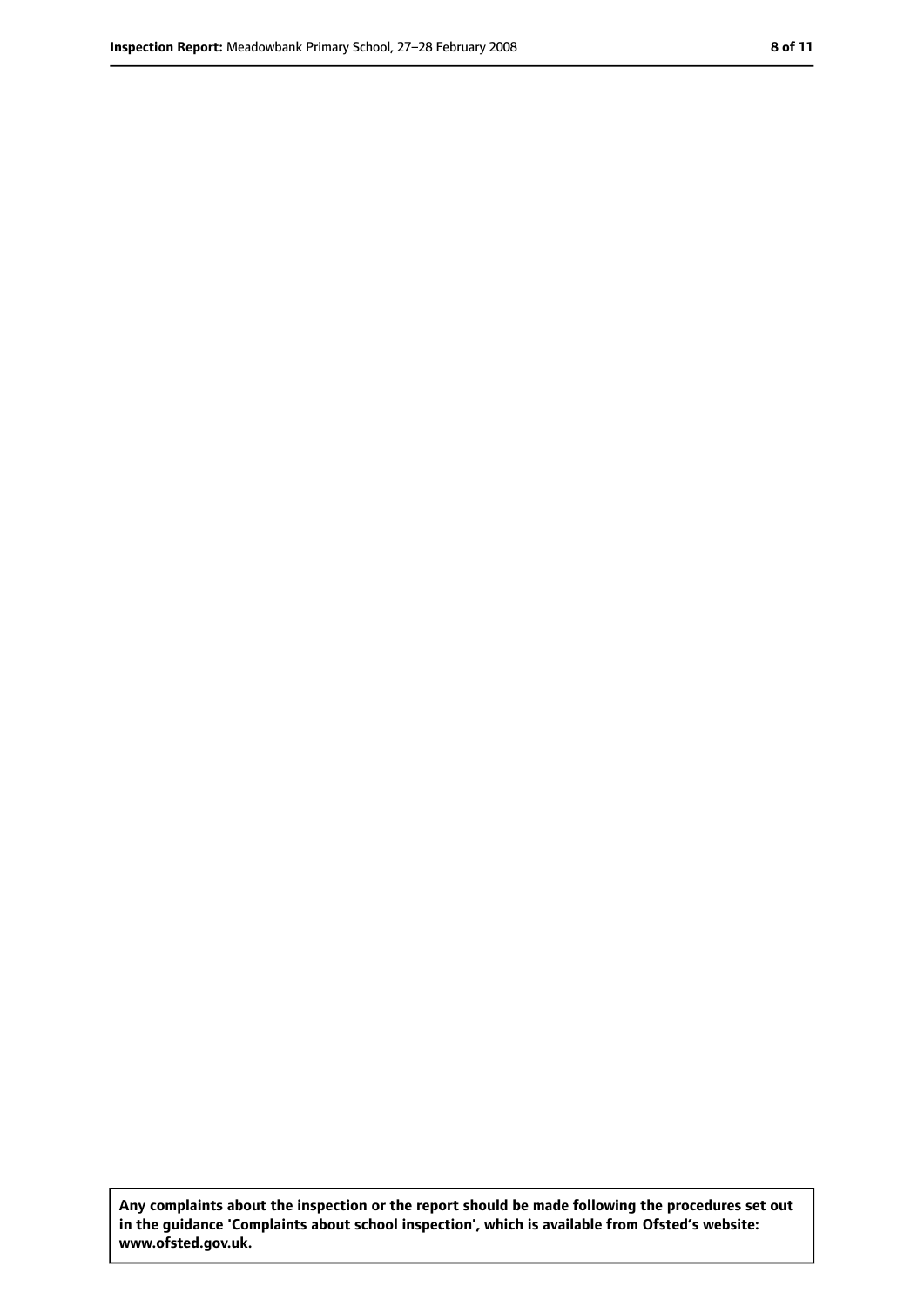# **Inspection judgements**

| $^{\backprime}$ Key to judgements: grade 1 is outstanding, grade 2 good, grade 3 satisfactory, and | <b>School</b>  |
|----------------------------------------------------------------------------------------------------|----------------|
| arade 4 inadequate                                                                                 | <b>Overall</b> |

# **Overall effectiveness**

| How effective, efficient and inclusive is the provision of education, integrated<br>care and any extended services in meeting the needs of learners? |     |
|------------------------------------------------------------------------------------------------------------------------------------------------------|-----|
| Effective steps have been taken to promote improvement since the last<br>inspection                                                                  | Yes |
| How well does the school work in partnership with others to promote learners'<br>well-being?                                                         |     |
| The effectiveness of the Foundation Stage                                                                                                            |     |
| The capacity to make any necessary improvements                                                                                                      |     |

## **Achievement and standards**

| How well do learners achieve?                                                                               |  |
|-------------------------------------------------------------------------------------------------------------|--|
| The standards <sup>1</sup> reached by learners                                                              |  |
| How well learners make progress, taking account of any significant variations between<br>groups of learners |  |
| How well learners with learning difficulties and disabilities make progress                                 |  |

# **Personal development and well-being**

| How good is the overall personal development and well-being of the<br>learners?                                  |  |
|------------------------------------------------------------------------------------------------------------------|--|
| The extent of learners' spiritual, moral, social and cultural development                                        |  |
| The extent to which learners adopt healthy lifestyles                                                            |  |
| The extent to which learners adopt safe practices                                                                |  |
| How well learners enjoy their education                                                                          |  |
| The attendance of learners                                                                                       |  |
| The behaviour of learners                                                                                        |  |
| The extent to which learners make a positive contribution to the community                                       |  |
| How well learners develop workplace and other skills that will contribute to<br>their future economic well-being |  |

# **The quality of provision**

| How effective are teaching and learning in meeting the full range of the<br>learners' needs?          |  |
|-------------------------------------------------------------------------------------------------------|--|
| How well do the curriculum and other activities meet the range of needs<br>and interests of learners? |  |
| How well are learners cared for, guided and supported?                                                |  |

 $^1$  Grade 1 - Exceptionally and consistently high; Grade 2 - Generally above average with none significantly below average; Grade 3 - Broadly average to below average; Grade 4 - Exceptionally low.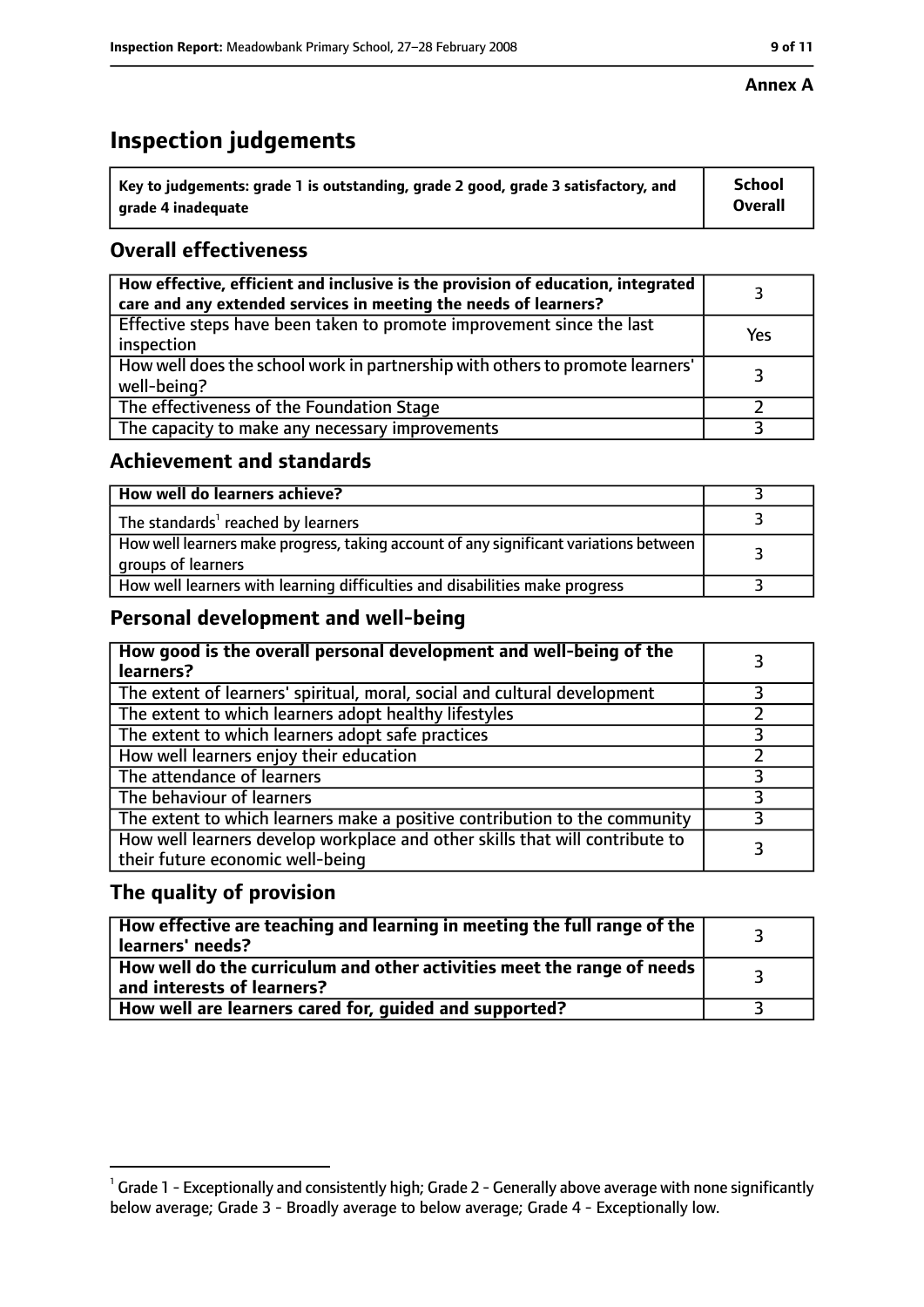# **Leadership and management**

| How effective are leadership and management in raising achievement<br>and supporting all learners?                                              | 3   |
|-------------------------------------------------------------------------------------------------------------------------------------------------|-----|
| How effectively leaders and managers at all levels set clear direction leading<br>to improvement and promote high quality of care and education |     |
| How effectively leaders and managers use challenging targets to raise standards                                                                 | 3   |
| The effectiveness of the school's self-evaluation                                                                                               |     |
| How well equality of opportunity is promoted and discrimination tackled so<br>that all learners achieve as well as they can                     | 3   |
| How effectively and efficiently resources, including staff, are deployed to<br>achieve value for money                                          | 3   |
| The extent to which governors and other supervisory boards discharge their<br>responsibilities                                                  | 3   |
| Do procedures for safequarding learners meet current government<br>requirements?                                                                | Yes |
| Does this school require special measures?                                                                                                      | No  |
| Does this school require a notice to improve?                                                                                                   | No  |